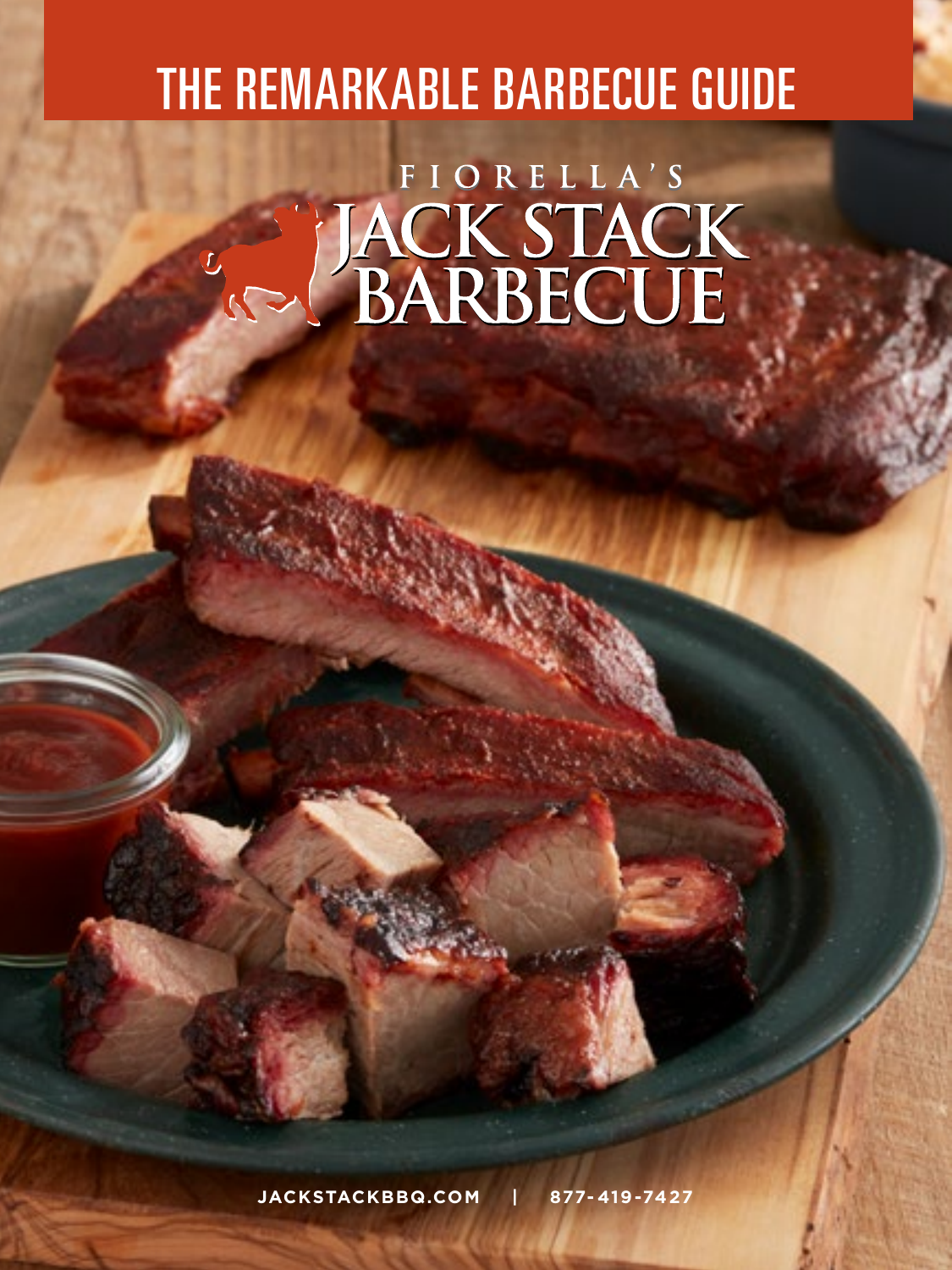## ELORELLA'S

#### **THE JACK STACK STORY**

In 1957, Russ Fiorella opened his first barbecue restaurant in Kansas City, Missouri. It was the beginning of a tradition that will keep visitors coming back again and again to enjoy Kansas City-style BBQ at its best. Under the leadership of Russ's son, Jack, that one restaurant has grown to include five locations.

With more restaurants, a larger menu, a catering service and more people discovering the joys of Kansas Citystyle BBQ, the word gets out about Jack Stack. Before long, the awards follow from both local and national sources. Jack Stack is named the most popular restaurant in Kansas City. Zagat calls Jack Stack BBQ the best in the country.

> — MORE DETAILS ONLINE — JackStackBBQ.com

#### **Fiorella's Family Pack**

**Item PKFP** Serves 10–14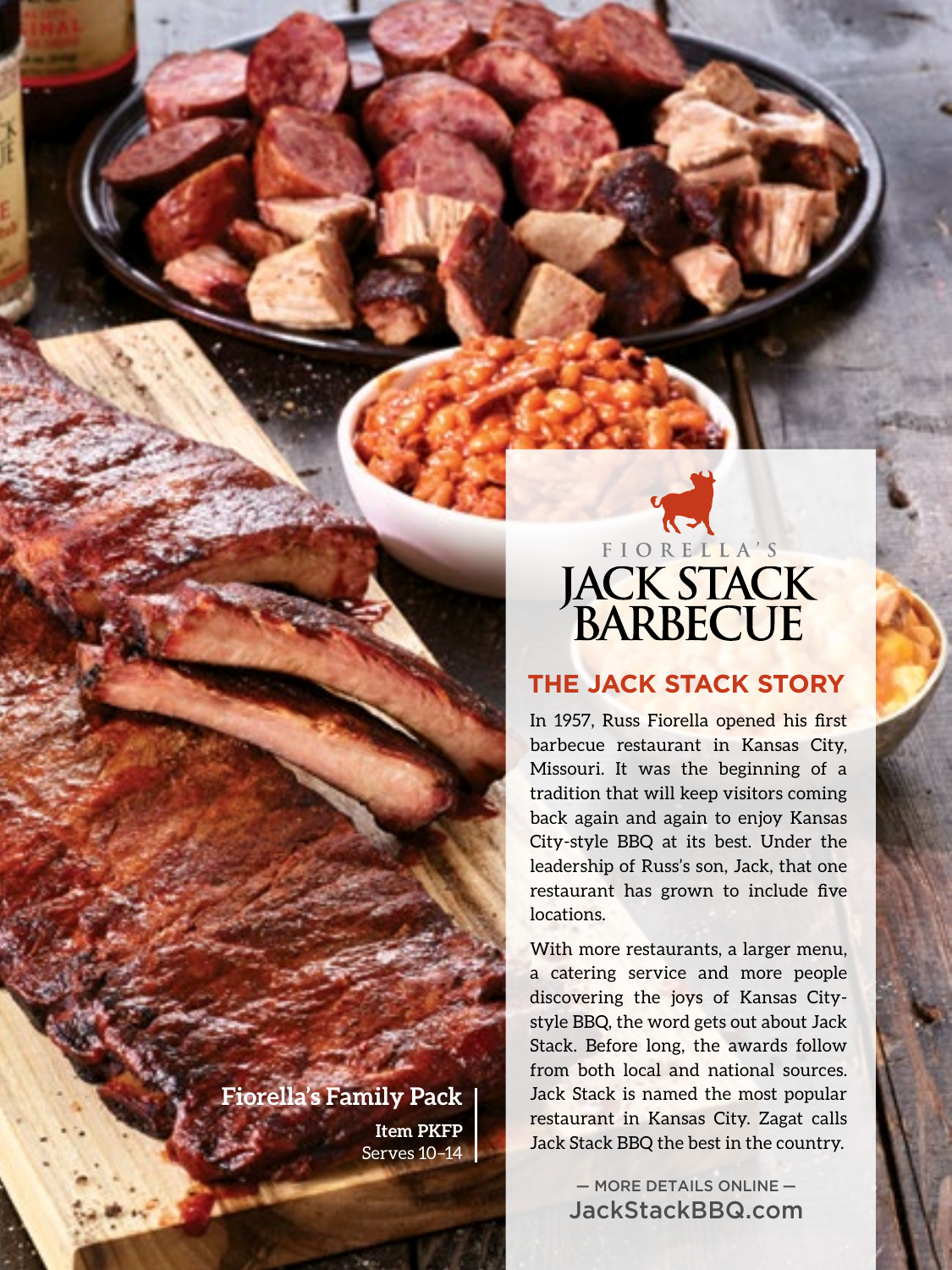#### **YOUR BBQ SHIPMENT** Handling Guidelines for your Jack Stack BBQ

#### **UNPACK & STORE**

Your BBQ package arrives fully cooked, vacuum-sealed and flash-frozen to hold in all its flavor and moisture. Be careful with any leftover dry ice. **No Dry Ice? No Problem.** If it's still cool to touch, you can put the product in your freezer for up to six months.

#### **THAW & HEAT**

Thaw products in refrigerator for 24 to 72 hours depending on the density of the item. Some products may be boiled in their bag. For all other items remove the sealed plastic before heating. Follow directions in the center of this flyer.

Questions about how to handle your Jack Stack products?

**email us at CustomerCare@JackStackBBQ.com or call us at 877-419-7427**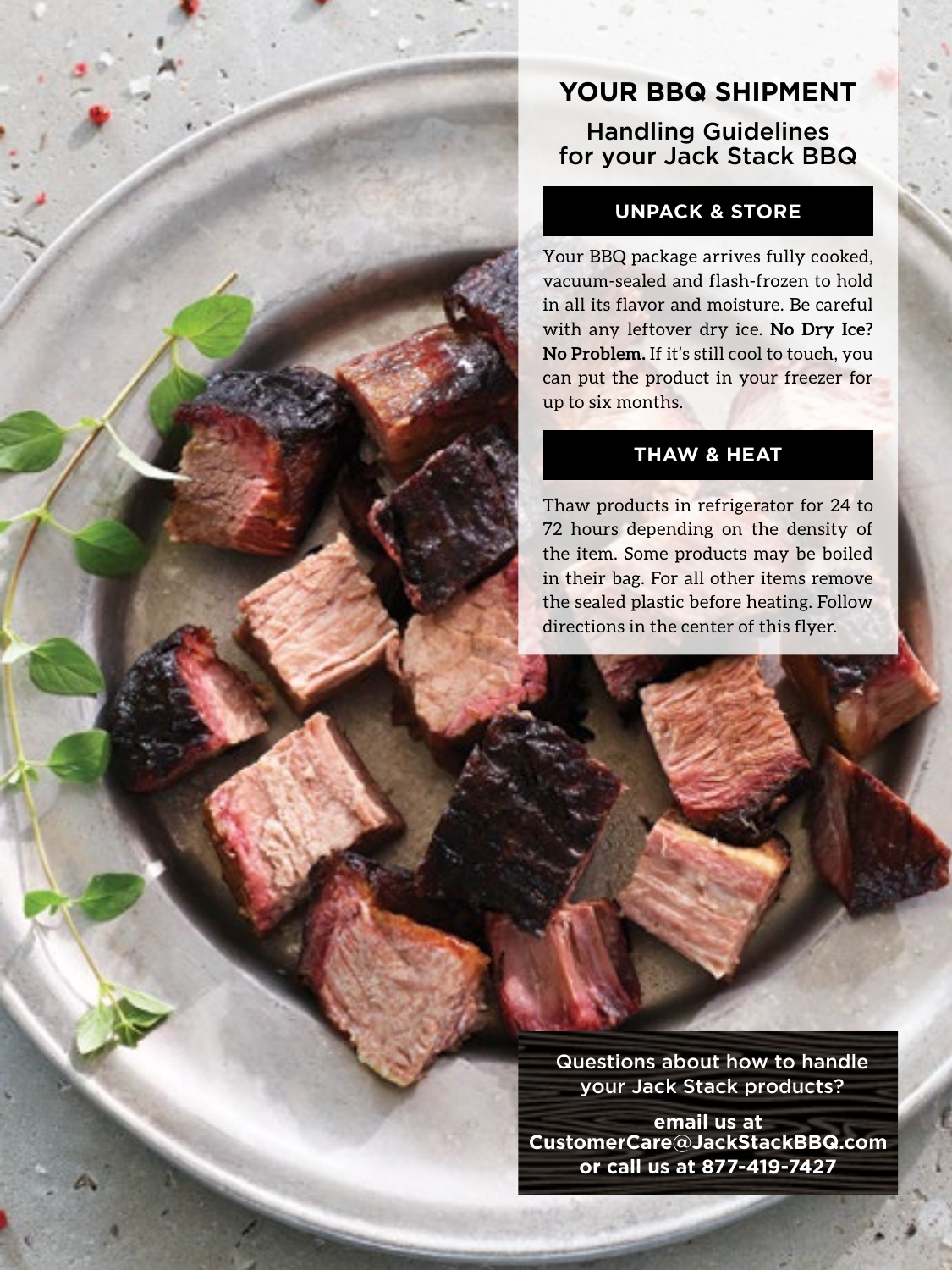To enjoy Jack Stack BBQ products at their best, proper<br>theating is essential. We strongly encourage your best, proper<br>grill for heating meats when it's recommended. We do not<br>recommend heating any of our products in the mi

#### **BARBECUE MEATS**

#### **BARBECUE SAUSAGE**

**Grill:** 450° for 8 minutes; flip every 2 minutes. **Oven:** Heat at 400°F for 15 minutes. Baste and heat for 2-3 minutes longer.

#### **BARBECUE PULLED CHICKEN**

**Stove Top:** Boil in bag provided for 20 minutes. **Oven:** Heat at 400°F for 10 minutes; stir every 5 minutes.

#### **BARBECUE PULLED PORK**

**Stove Top:** Boil in bag provided for 20 minutes. **Oven:** Heat at 400°F for 10 minutes; stir every 5 minutes.

#### **HICKORY BARBECUE CHICKEN WINGS**

**Grill:** Place directly on 400°F grill for 10 minutes; flip every 2 minutes.

**Oven:** Heat at 400°F for 15 minutes.

#### **POOR RUSS BARBECUE MIX**

**Stove Top:** Boil in bag provided for 20 minutes. **Oven:** Heat at 400°F for 20 minutes; stir every 10 minutes.

#### **BRISKET & BURNT ENDS**

#### **BURNT ENDS (Beef or Pork)**

**Grill:** Wrap in foil and bake at 500°F for 15 minutes. Let stand for 10 minutes before opening foil pouch.

**Oven:** In foil or oven safe dish, cover and heat at 400°F for 20 minutes. Baste with sauce and return to oven uncovered for an additional 5 minutes.

#### **CHOPPED BEEF BRISKET**

**Stove Top:** Boil in bag provided for 20 minutes.

**Oven:** Heat at 400°F for 20 minutes; stir every 10 minutes.

#### **SLICED BEEF BRISKET**

**Stove Top:** Boil in bag provided for 20 minutes.

**Oven:** Lay brisket on sheet tray and heat at 400°F for 10 minutes. Baste with sauce, and return to oven for 5 more minutes.

#### **RIBS**

#### **BABY BACK RIBS (full or half)**

**Grill:** 350° to 450°F for 8 minutes; flip at 4 minutes.

**Oven:** Heat at 400°F for 20 minutes.

#### **CROWN PRIME BEEF RIBS**

**Grill:** Wrap in foil and grill at 500°F for 20 minutes, turning every 5-7 minutes. Unwrap, brush with sauce and return to grill for 3-5 minutes.

**Oven:** Wrap in foil and heat at 400°F for 20 minutes. Unwrap, brush with sauce, and return uncovered to oven for an additional 5 minutes.

#### **LAMB RIBS**

**Grill:** 350° to 450° for 8 minutes; flip at 4 minutes. **Oven:** Heat at 400°F for 15 minutes.

#### **PETITE CROWN PRIME BEEF RIB**

**Grill:** Wrap in foil and grill at 500°F for 15 minutes. Turn foil package every 5 minutes. Unwrap, brush with sauce and heat for an additional 2-3 minutes.

**Oven:** Wrap in foil and heat at 400°F for 20 minutes. Unwrap, brush with sauce, and return uncovered to oven for 3-5 more minutes.

#### **PORK SPARE RIBS (full or half)**

**Grill:** 350° - 450°F for 8 minutes; flip at 4 minutes. **Oven:** Heat at 400°F for 20 minutes.

#### **SIDE DISHES**

#### **CHEESY CORN BAKE**

**Oven:** Bake at 400°F for 15 minutes for 1 Pint, 20 minutes for 1 Quart. Stir. Heat 5 more minutes until simmering. Rest for 3-5 minutes.

#### **CHEESY POTATO BAKE**

**Oven:** Bake 400°F for 25-30 minutes for 1 Quart.

#### **HICKORY PIT BEANS**

**Oven:** Bake 400°F for 15 minutes for 1 Pint, 20 minutes for 1 Quart. Stir. Heat 5 more minutes until simmering. Rest for 3-5 minutes.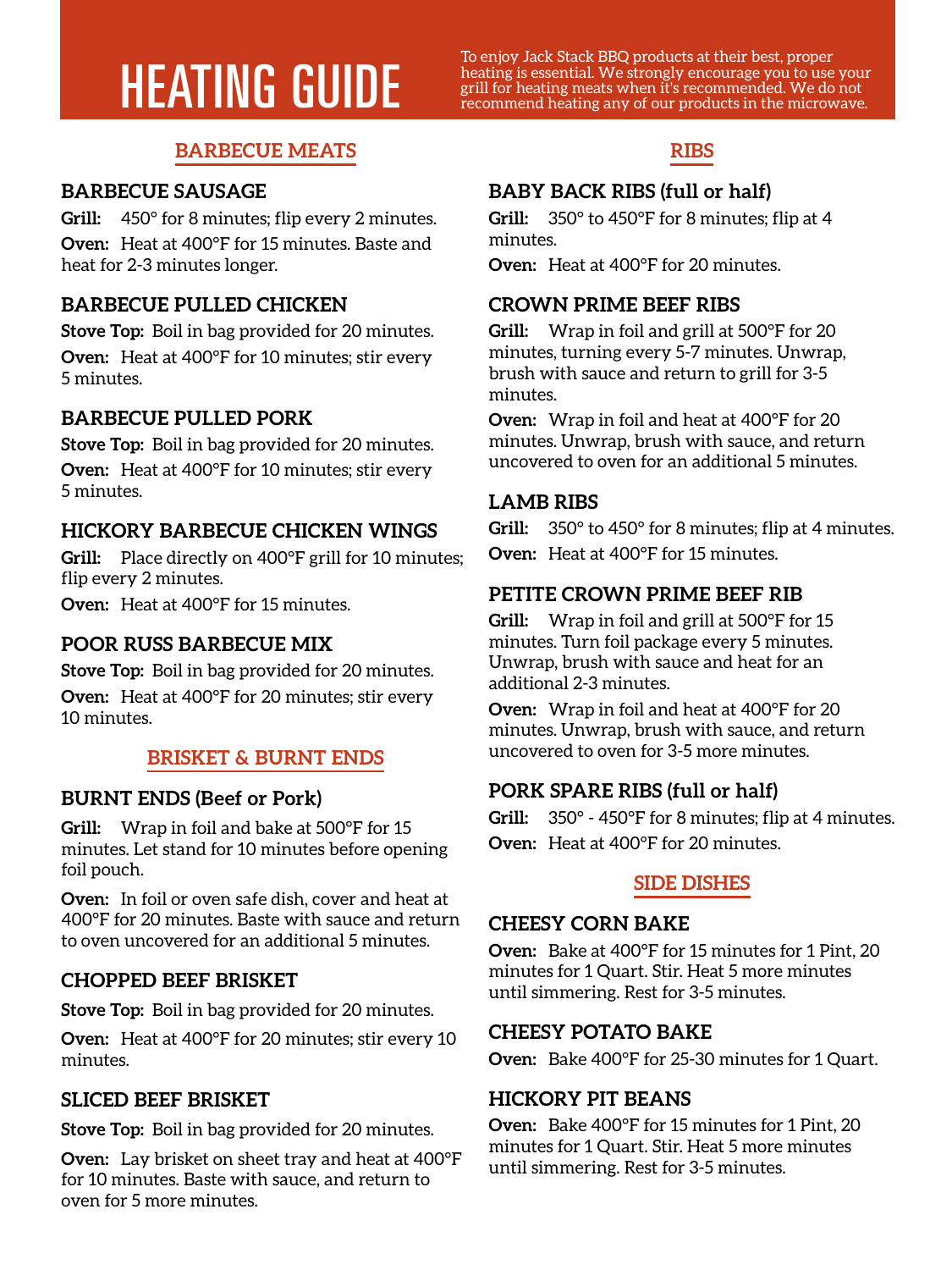**The Pit Master Item PKPM0311** Serves 8-10



**JACK STACK GIFT CARDS**

| JSGC1025 \$25 | JSGC1100 \$100 |  |
|---------------|----------------|--|
| JSGC1050 \$50 | JSGC1150 \$150 |  |
| JSGC1075 \$75 | JSGC1200 \$200 |  |

Redeemable at all Jack Stack locations and at JackStackBBQ.com.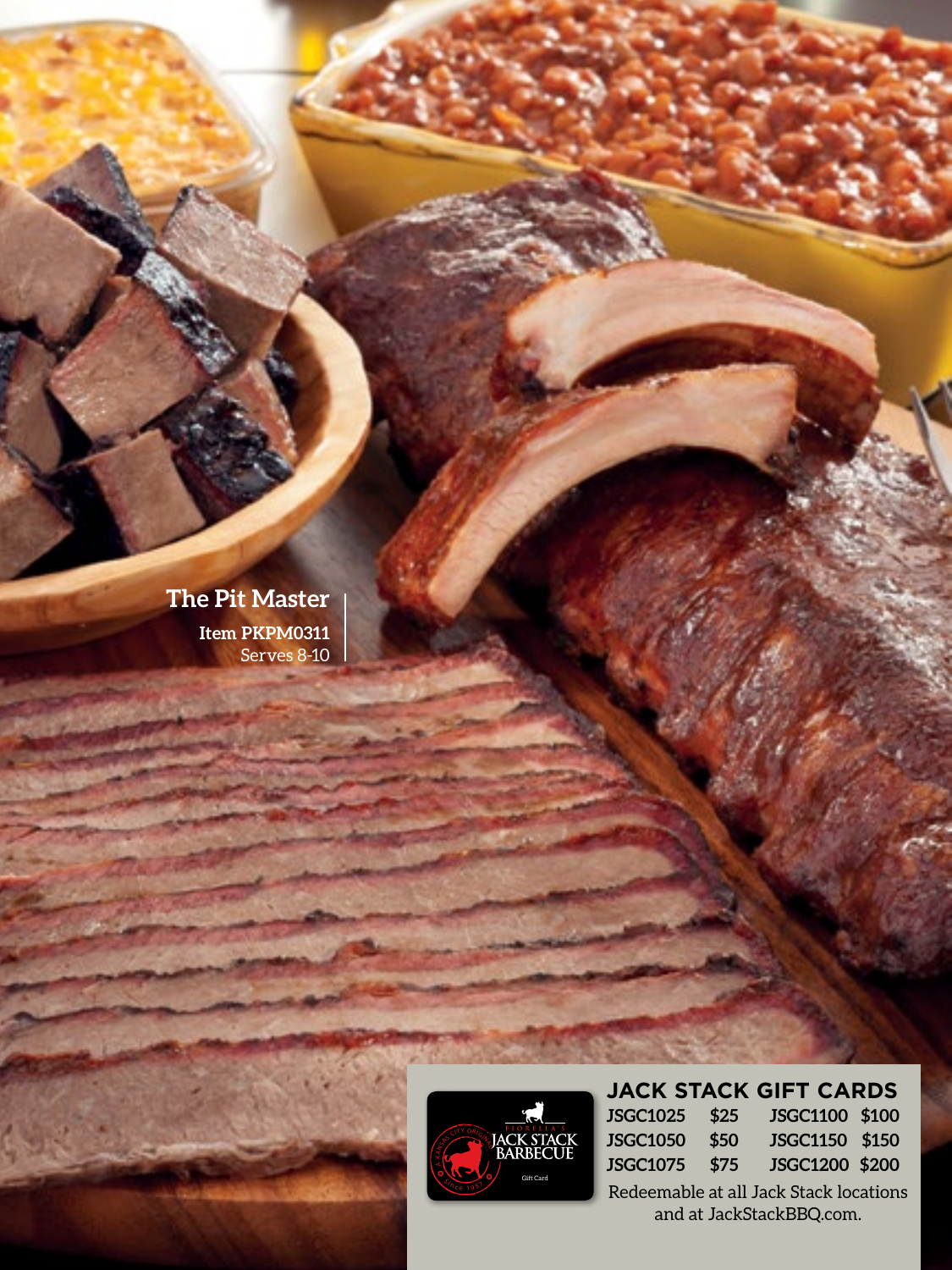## QUESTIONS & ANSWERS

- **Q:** Are Jack Stack meats seasoned and, if so, with what seasonings?
- **A:** All our Ribs, as well as our Pulled Chicken and Pork Burnt Ends, are seasoned with our KC Meat & Poultry Rub. Our Chicken Wings are seasoned with our Steak Rub. Our Brisket and Beef Burnt Ends are not seasoned.
- **Q:** Is there any pork in Jack Stack beans?
- **A:** We use Beef Brisket for the meat in our bean recipe. The navy beans we use as part of the recipe do have pork in them.
- **Q:** Do any of the products Jack Stack ships contain Gluten?
- **A:** Except for our Cheesy Potato Bake, our products do not contain Gluten.
- **Q:** Do any Jack Stack products contain MSG?
- **A:** We do not add MSG to any of our products except our KC All Purpose Rub. MSG occurs naturally in our BBQ sauces.
- **Q:** What kind of sauce does Jack Stack use on meats?
- **A:** We use our KC Spicy BBQ Sauce on all our meat products. We call this sauce "spicy" not because it's "hot" but because the blend of spices we use creates a more intense flavor that works extremely well with our meats. We use our KC Original BBQ Sauce only in our Hickory Pit Beans.
- **Q:** What are Jack Stack Burnt Ends?
- **A:** Burnt Ends come from the cut of the Brisket called the point. In the 1950s, this cut of meat was deemed unsuitable for sliced brisket due to the marbling and the fact that it was "burnt" after smoking for so many hours. Their thick caramelized smoky bark and melt-in-your-mouth tender inside have made them famous and a staple of Kansas City-style barbecue.
- **Q:** What meats are in the Jack Stack Poor Russ BBQ Mix?
- **A:** Our Poor Russ Mix contains 50 percent Beef Brisket, 30 percent Pork Butt and 20 percent BBQ Sausage.
- **Q:** How many bones does a slab of Jack Stack Ribs contain?
- **A:** A full slab of Pork Spare Ribs has 12 bones, a half-slab six bones. Lamb Ribs includes two slabs with a total of 14 to 16 bones.
- **Q:** How long will Jack Stack BBQ products last?
- **A:** Foods in unopened packages need to be eaten within eight days. If the package has been opened, the product needs to be eaten within 48 hours. Foods that have been continuously frozen, can remain in the freezer for up to six months.

For more answers to your questions, visit JackStackBBQ.com/FAQs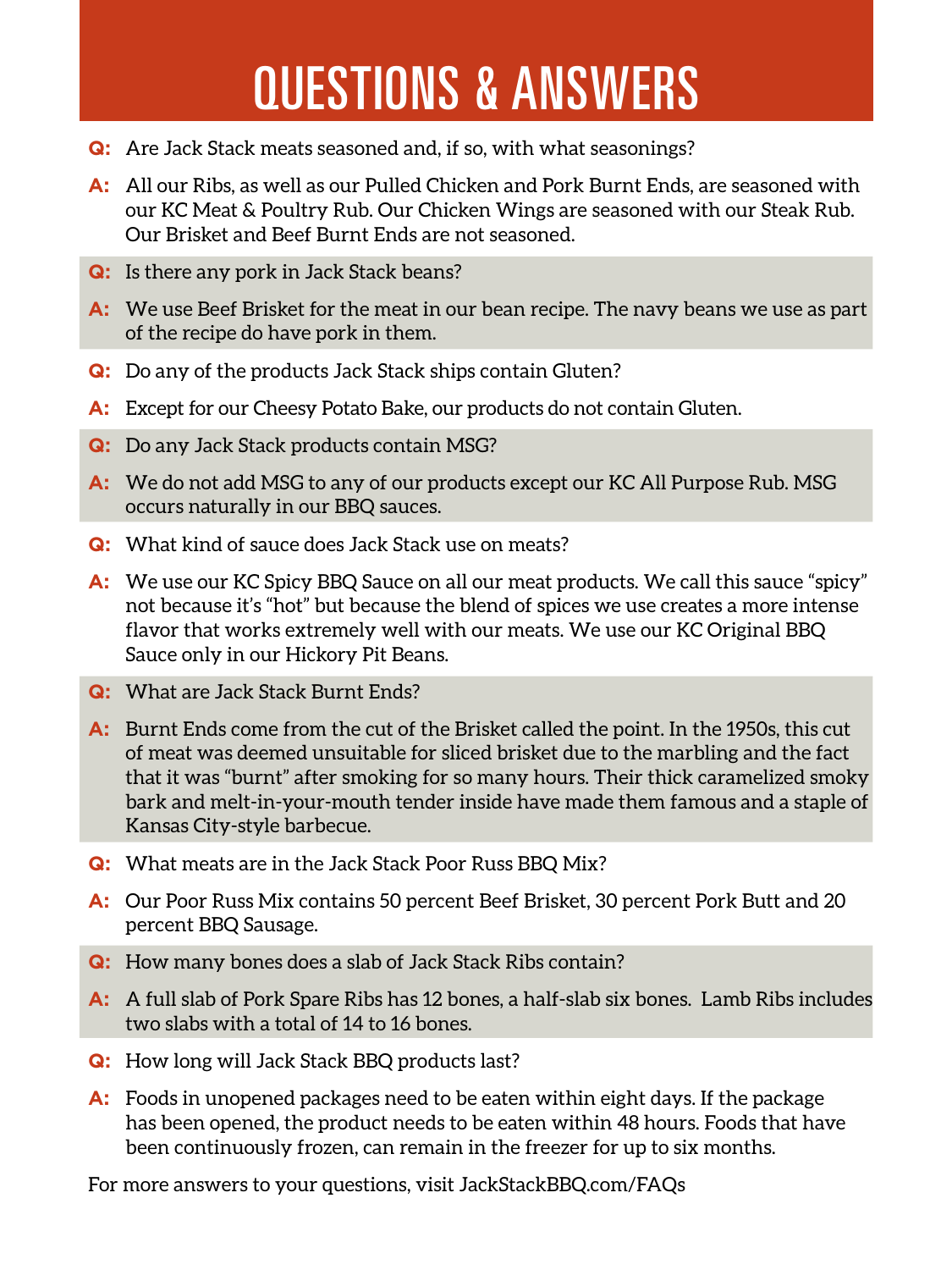

**KANSAS CITY RESTAURANT LOCATIONS**

**MARTIN CITY OVERLAND PARK COUNTRY CLUB PLAZA FREIGHT HOUSE**

**LEE'S SUMMIT**

Go online to make a reservation, join the waitlist, view the menus or place your carryout order. Visit **JackStackBBQ.com/ restaurants**



**JACK STACK CATERING**

Whether casual or elegant, delivery or full-service, your personal catering specialist will schedule the date, assign the staff, deliver the food, and manage every detail to ensure your event is perfect and stress-free.

#### **CATERING SERVICES INCLUDE:**

- Complete Event Planning
- Menu Planning
- Venue Booking
- Audio Visual
- Florals & Dècor
- Transportation
- Photography
- All Rental Needs (tents, tables, chairs, linens etc.)

**Catering & Private Dining 800.260.1191**